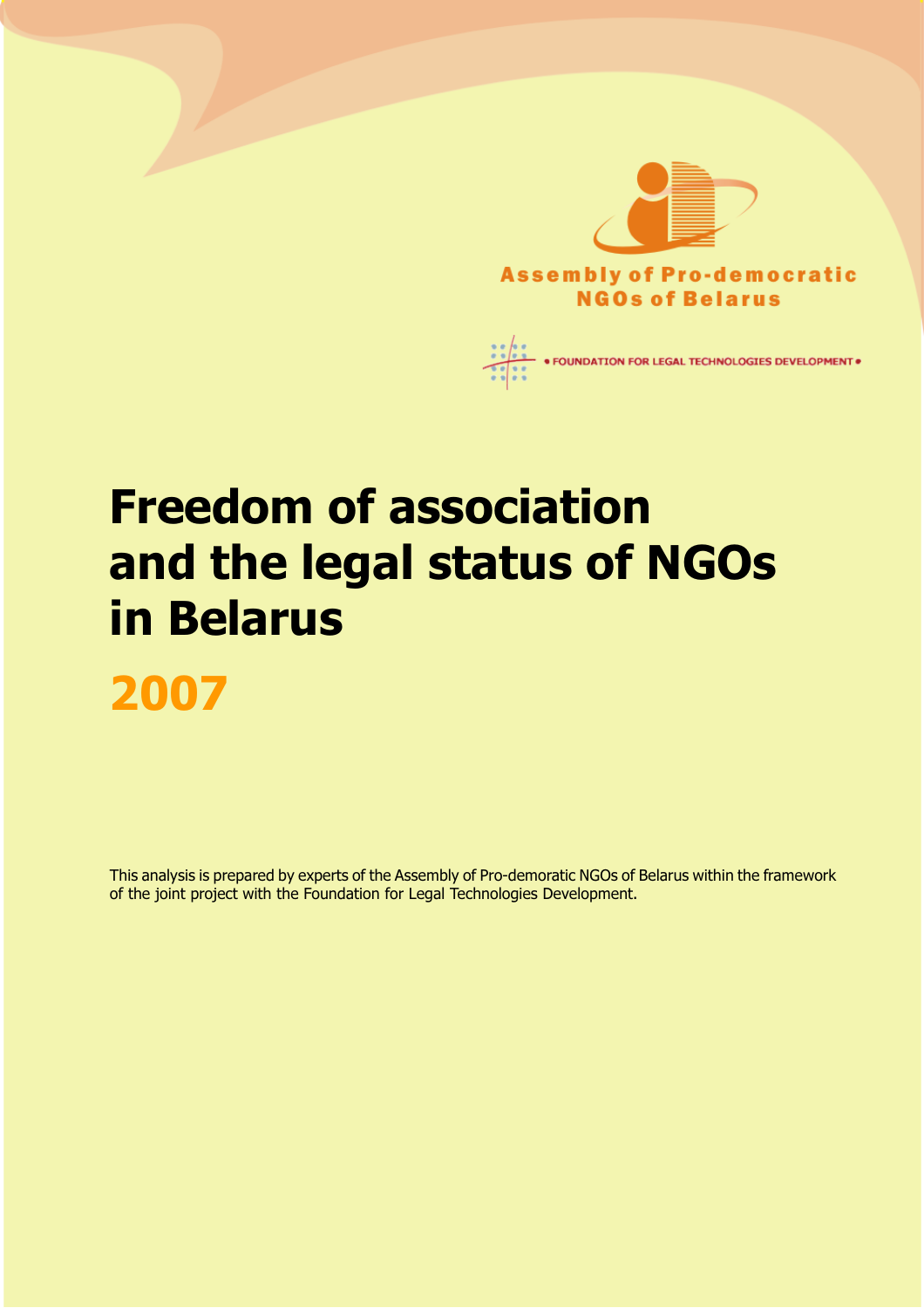**In 2007, the situation in respect to the freedom of association in Belarus did not improve and the legal status of NGOs remained extremely difficult. The legal climate for the establishment and activities of independent civic organizations remained unfavorable. The enactment and law implementation revealed a growing tendency toward further restrictions on freedom of association.** Much of the abridgment of freedom of association and restrictions on the activities of NGOs are not based on laws but are due to Decrees of the President, regulations and instructions made by the Ministry of Justice and law enforcement. In 2007, the most severe repressive measures against NGOs were related to activities carried out by unregistered organizations, which is regarded as a penal action. The regime's arsenal of repressive measures includes the criminal prosecution of members of unregistered NGOs and knowingly illegal mass arrests of civic activists (frequently of a preventive nature). Unwarranted searches of NGO offices were reported regularly, as was intimidation of their activists by the security services.

At the same time, it should be mentioned that several initiatives were undertaken to bring legal regulations concerning civic organizations in conformity to existing legislation. The Republican Committee on the Registration (Re-Registration) of Civic Organizations was eliminated, which brought terms of decisions on registration inline with requirements under law. The number of calls for the liquidation of public associations by the Ministry of Justice and, correspondingly, the number of NGOs which were closed down by the authorities, fell. Despite pessimistic expectations, the procedures required to adjust the statutes of nongovernmental organizations as required by the Law "On Civic Organizations" (the 2005 amendment) did not result in significant difficulties for NGOs and did not become the basis for a massive liquidation of organizations. The number of civic organizations registered in 2007 remained small, and politically motivated denials of the registration of new groups did take place. There remain few opportunities to create independent nongovernmental organizations in Belarus.

## **Legislative Developments**

**There were no significant changes in the legal regulations governing the activities of NGO activity in 2007.** The May amendments to the Law "On Civic Organizations" only reflected earlier statutory acts as set forth by the President. The requirement that the registration of newly established NGOs be approved by the Republican Commission on the Registration (Re-Registration) of Civic Organizations (which was dissolved by a Decree of the President in fall 2006) was abolished. The requirement of a registration fee for new NGOs was clarified. The size of the fee was not changed and remains relatively high. When applying to register a local civic association, a fee of \$160 must be paid to the state; the cost of a national NGO exceeds \$400. The registration procedures for foundations were also not changed in 2007.

However, new legal regulations indirectly affecting the interests of nongovernmental organizations, which restrict or potentially restrict freedom of association, were adopted in 2007. **The cancellation of discounted office rent for public associations is likely to affect NGOs most of all, especially given the recent large increases in office rent driven by the market.** According to Decree of the President #533 "On amendments and additions to the Decrees of the President of September 30, 2002 and August 4, 2006" (October 23, 2007), most nonprofits will be deprived of their right to discounted space in office buildings owned by state (keeping in mind that the state owns **most** office buildings in Belarus). This means that office rents are likely to increase dramatically. The majority of NGOs will not be able to pay much higher rates and will be forced to relocate. The Main Economic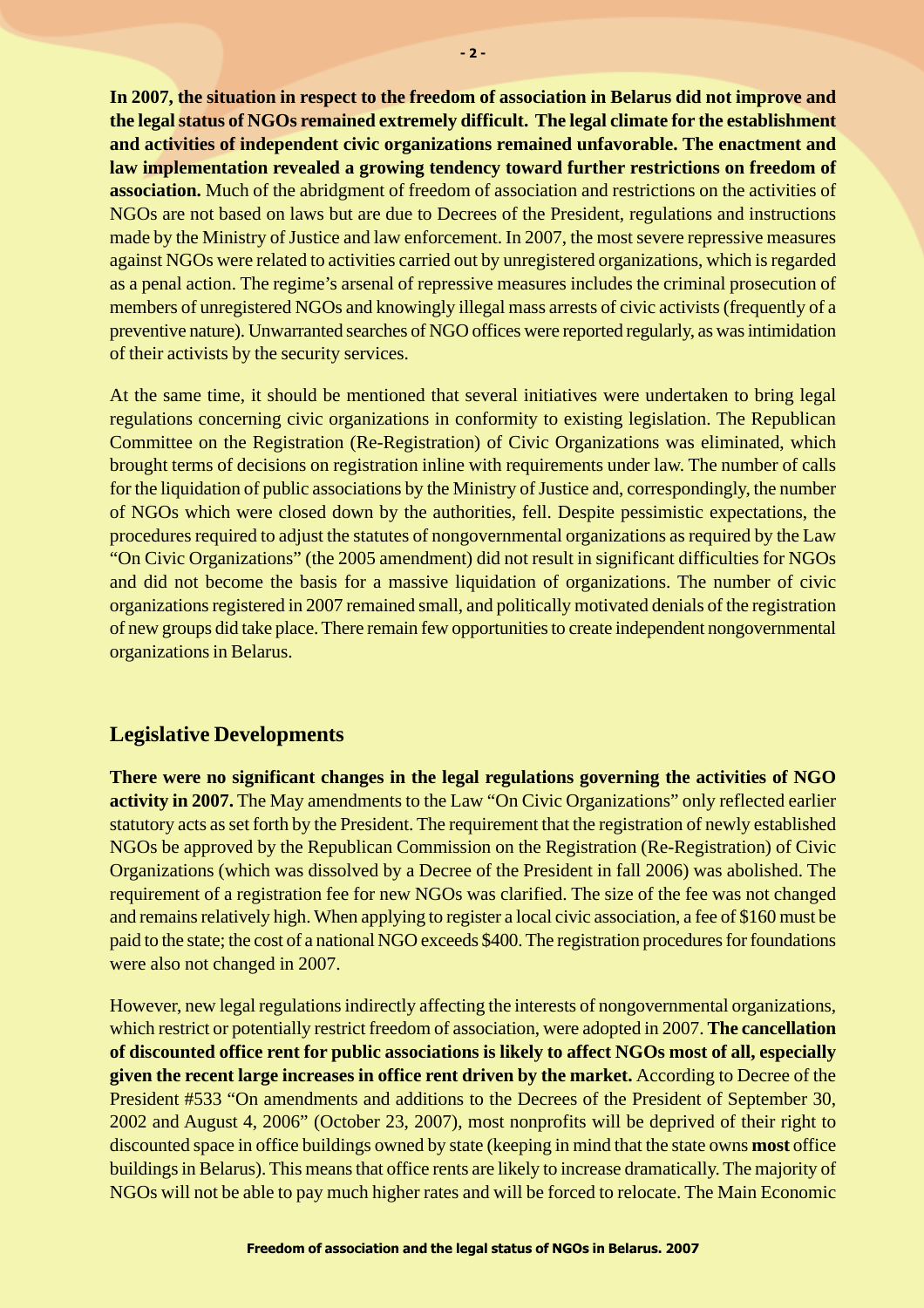Department of the President's Administration sent notifications to all civic organizations based in state-owned buildings proposing to renew rent contracts with an increase of 10 times the discounted rate. If this proposal is not accepted, rental agreements will be annulled and civic organizations will have to clear out of their office by April 24, 2008. Only humanitarian organizations are permitted to maintain their current rent contracts at the discounted rate. It is not enough that an NGO lists humanitarian activities as a goal in its statutes. A special certificate is required from the Department on Humanitarian Activities of the President's Administration. Therefore, discounted rates are likely to be granted only to those charitable and humanitarian organizations which are in the good graces of the authorities.

In December 2007, a diverse group of NGOs, including the Belarusian Association of Legal Advisers, Belarusian Union of Entrepreneurs, Belarusian Society of Assessors, Belarusian Association of Journalists and Belarusian Culture Foundation, addressed the authorities with a request to reconsider the decision and restore the discounted rent rates. The appeal declared that "civic organizations, which are not involved in any type of for-profit activities, sustain themselves by collecting membership fees and are therefore deeply concerned with the financial consequences of the new ruling regarding office rent rates. According to Belarusian legislation, membership fees are taxed and taxes are paid from the NGOs' labor funds. It is well known that a relatively high minimum rent rate for commercial organizations was established with the goal to prevent 'shadow schemes' in relations between renters and tenants. But the increase of the minimum rent rate for NGOs will lead to significant difficulties in their financial sustainability." **Experts have noted that the changes in rent rates can potentially result in the collapse of many NGOs.** Ms. Elena Titova, Head of the Belarusian Association of Disabled Children and Young People, has declared that if the rent rate increase takes place her organization "will just not be able to survive."

The same decree is likely to be applied to NGOs renting space in the buildings of communal ownership. In the absence of a free real estate market and with total state control over the allocation of space, as well as considerable restrictions on receiving donations and foreign support, such "reforms" will put the existence of many Belarusian NGOs at risk. According to Belarusian law, the absence of a 'legal address' for a nongovernmental organization is a major violation and is punishable by the liquidation of the organization.

A new Law "On Counteraction to Extremism", adopted on January 4, 2007, includes regulations potentially threatening to NGOs and their activists, which can also restrict freedom of association. This law is aimed at combating violent acts and nationalist or other types of hate crimes, but experts note that these regulations can potentially be used against democratic political parties, NGOs, journalists and members of unregistered groups. Some experts believe that under the new law any critique of the existing political regime and its policies; call for civic actions to defend social, civic or political rights; or attempt to organize strikes and other forms of civic activity can be labeled as extremist action.

The Belarusian government continues to prepare a new version of the Law "On Trade Unions". The draft is expected to be sent to the Parliament in spring 2008. The authorities present this as a step towards adhering to the recommendations made by the International Labor Organization (ILO), which has criticized Belarus for violations of the rights of working people, including the right of association. However, the current draft version not only does not improve the situation, but significantly worsens the prospects for freedom of association, making the existence of free trade unions impossible in Belarus. Under conditions of unprecedented pressure from the authorities, independent trade unions will not be able to meet the high minimum number of members as required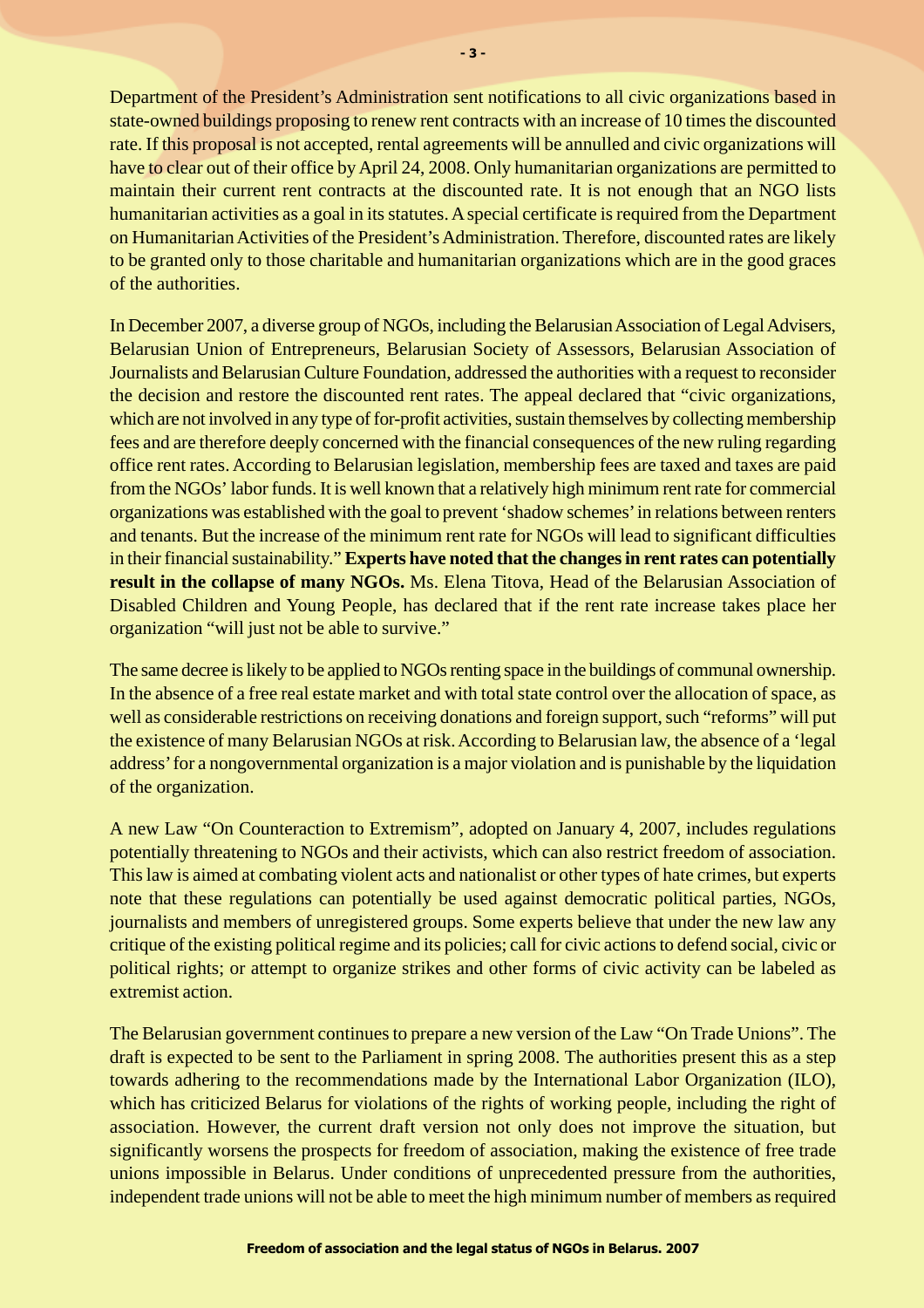by the draft law. Adoption of the draft will legitimize the monopoly of the pro-governmental Federation of Trade Unions of Belarus. Independent unions which are united into the Belarusian Congress of Democratic Trade Unions are certain that the approach of and criteria in the draft will considerably aggravate the legal status of non-state controlled unions and make their legal existence impossible. Independent trade unions have labeled the draft as 'anti union' and insist that it contradicts the ILO's recommendations. Even the pro-governmental Federation of Trade Unions of Belarus has expressed its disagreement with parts of the draft. In turn, independent trade unions have proposed their own alternative draft.

**On the other hand, Decree of the President #8 "On amendments and additions to Decree of the President #11 of March 16, 1999," signed on December 17, 2007 and establishing a new version of the Regulations of State Registration and Liquidation (Termination of Activity) of Economic Entities, can be considered to be a positive step towards improving the legal conditions for certain categories of NGOs. This decree somewhat simplifies the registration procedure for some non-commercial organizations, such as private non-profit entities, associations (i.e. unions of legal entities founded with nonprofit purposes), associations of owners, associations of gardeners, consumers' cooperative societies, and chambers of trade and commerce.** The registration procedure itself will now include some declarative elements for the creation of juridical entities. Starting on January 1, 2008, fewer documents will be required for the registration of the types of entities listed above. For example, they will not need to present a document confirming a legal address (letter of commitment). The registration period will be decreased from 20 to 5 days and a number of procedures will become easier and clearer. Nevertheless, many of the traditional shortcomings of the registration system in Belarus were not improved. In particular, the Decree makes no provision for the registration of a non-commercial organization in private homes, although the Decree does allow private unitary enterprises, which are commercial organizations, to register their legal addresses at such premises. Another undoubtedly positive change which approximates the registration system to the declarative one is the reduction in the control functions of the registering bodies at the founding stage of the legal entities. The state registration bodies have lost their right to verify the documents submitted for registration. Instead, the applicants themselves are legally responsible for insuring that the documents meet the legislation and for the correctness of the information contained in them. These changes bring the procedure closer to the declarative principle of registration.

It is obvious that this liberalization of registration procedures is aimed primarily at assisting commercial legal entities. The simplified procedure will not affect those non-commercial organizations whose registration is regulated by other legal acts, such as political parties and coalitions, nongovernmental organizations, foundations, trade unions, and religious organizations. However, it might have the unintended effect of creating a 'loophole' for NGOs: groups unable to be registered as civic organization or foundation NGOs could obtain registration status as private entities. However, it is too early to evaluate the impact of these recent legislative changes.

#### **Developments Concerning State Policy toward NGOs**

**While the legislation regulating the activities of nongovernmental organizations has not significantly changed and remains largely unfavorable for civic society groups, there were some changes in the state policy towards NGOs.** It is not possible to say that the legal climate for NGOs in Belarus has improved. But with the economy facing growing challenges and the need to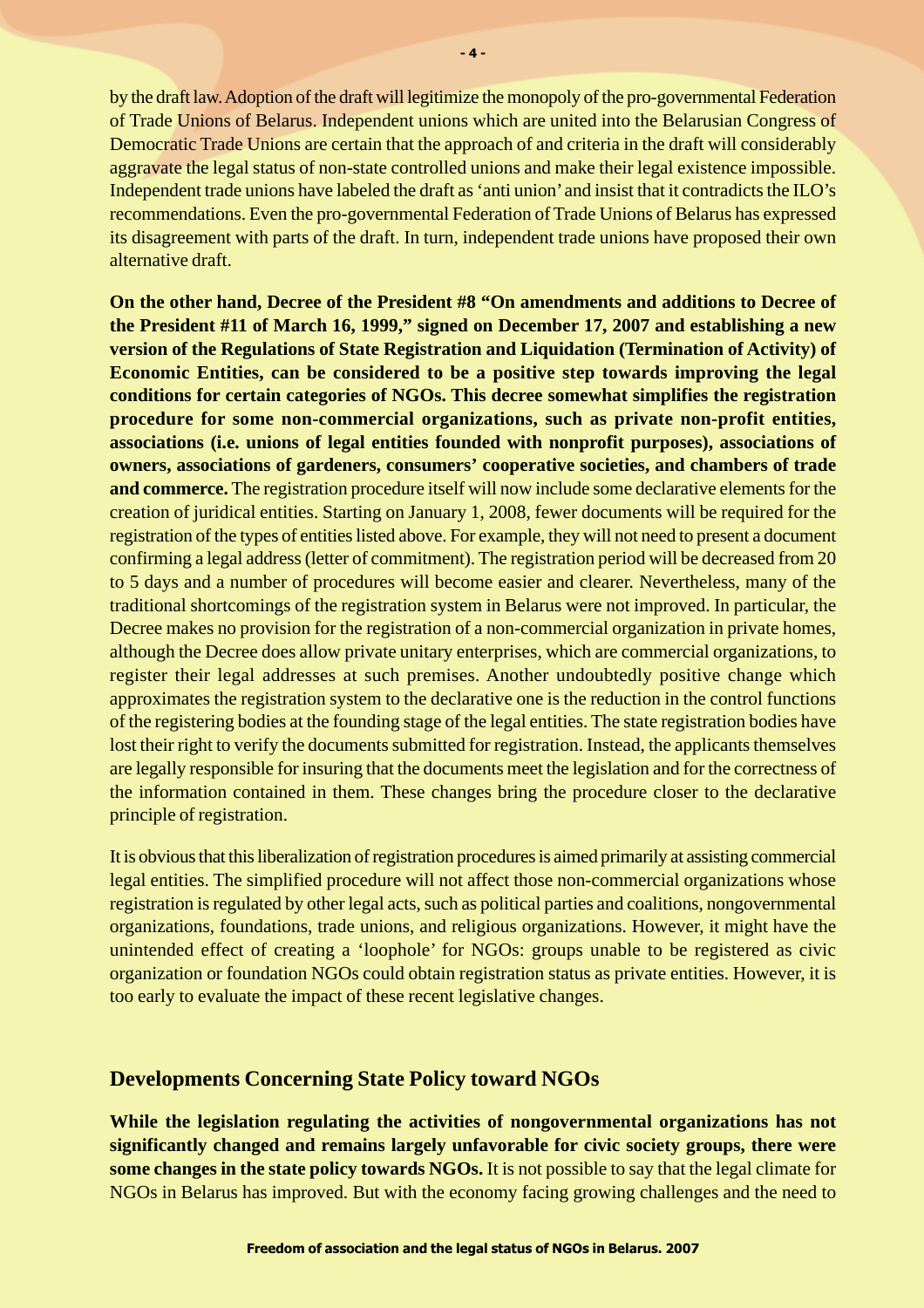establish better relations with the West (respect of human rights and freedom of associations, as well as the ceasing of repression of civic society, are among the conditions put forward by the EU and US), the Belarusian government has been trying to minimize any unjustified and unnecessary pressure on NGOs. This seems to be the reason why the authorities have permitted what appears to be a 'thaw' that is marked by a reduction in repression. The political impulse behind the limitation of NGO activities and for violations of the freedom of association has become less obvious.

**2007 was marked by a certain departure from the authorities' practice of trying to destroy independent structures.** From 2003-2005, the term 'moping-up' was used for describe governmental policy towards the third sector. Today, the situation closely resembles "cold war" relations: both sides have no illusions regarding their respective positions, openly display their negative attitude to the other, and would like their opponents to be eliminated. But the rules of the game and the current situation make mutually assured destruction tactically unattractive. The third sector, which defines its ultimate goal to be the democratization of society, has divided into two groups: the so called "political NGOs," which together with political parties constitute the Belarusian democratic opposition, and "non-political NGOs," which are pursuing long-term goals to create the preconditions for the democratization of Belarusian society.

Both of these groups of pro-democratic civic structures have left behind the revolutionary rhetoric that characterized 2006, the year of the last presidential election, and now agree on the need for dialogue and the inevitability of change. In principle, they have accepted the idea that the rules of the game are defined by the authorities. In turn, while not changing its attitude in regard to 'subversive' NGOs that are considered to be potential threats to the current system, the government has had to limit the severity and intensity of its repressions.

**Despite much apprehension, the government's campaign to require amendments to the statutes of civic organizations to bring them into conformity with the 2005 changes to the Law "On Civic Organizations" did not cause undue difficulties for NGOs and was generally not used as a tool to close down organizations.**Although hundreds of civic organizations and several political parties made their changes long after the prescribed deadline, law enforcement bodies closed their eyes to this fact: in the absolute majority of cases no penalties followed. Some civic organizations submitted their amended statutes as late as 2007, but state officials allowed the changes. Nevertheless, the process of amending the statutes was often followed by ungrounded interference by law enforcement bodies into the internal affairs of civic organizations. Often the law enforcement bodies demanded the inclusion of regulations that did not directly relate to the legislation and were based on subjective interpretations of legal regulations by officials (i.e. the forced inclusion in the statutes of the subject, goals and methods of activities of organizations, the conditions for membership and the powers of organizational bodies, etc). For example, the Belarusian Helsinki Committee reported that the Ministry of Justice initiated additional changes in the Committee's statute and failed to register the amended statute on time. Nevertheless, there is only one documented case in which the amended statute was used as the grounds for the closing down of an NGO. The Brest Public Association "Stary Horad" (Old Town) was denied re-registration even though the leaders of the organization submitted an amended statute to the authorities, as required by the new legislation. In general, the campaign on adjusting statutes of organizations in accordance with the new edition of the legislation took place without significant losses from the side of Belarusian NGO sector.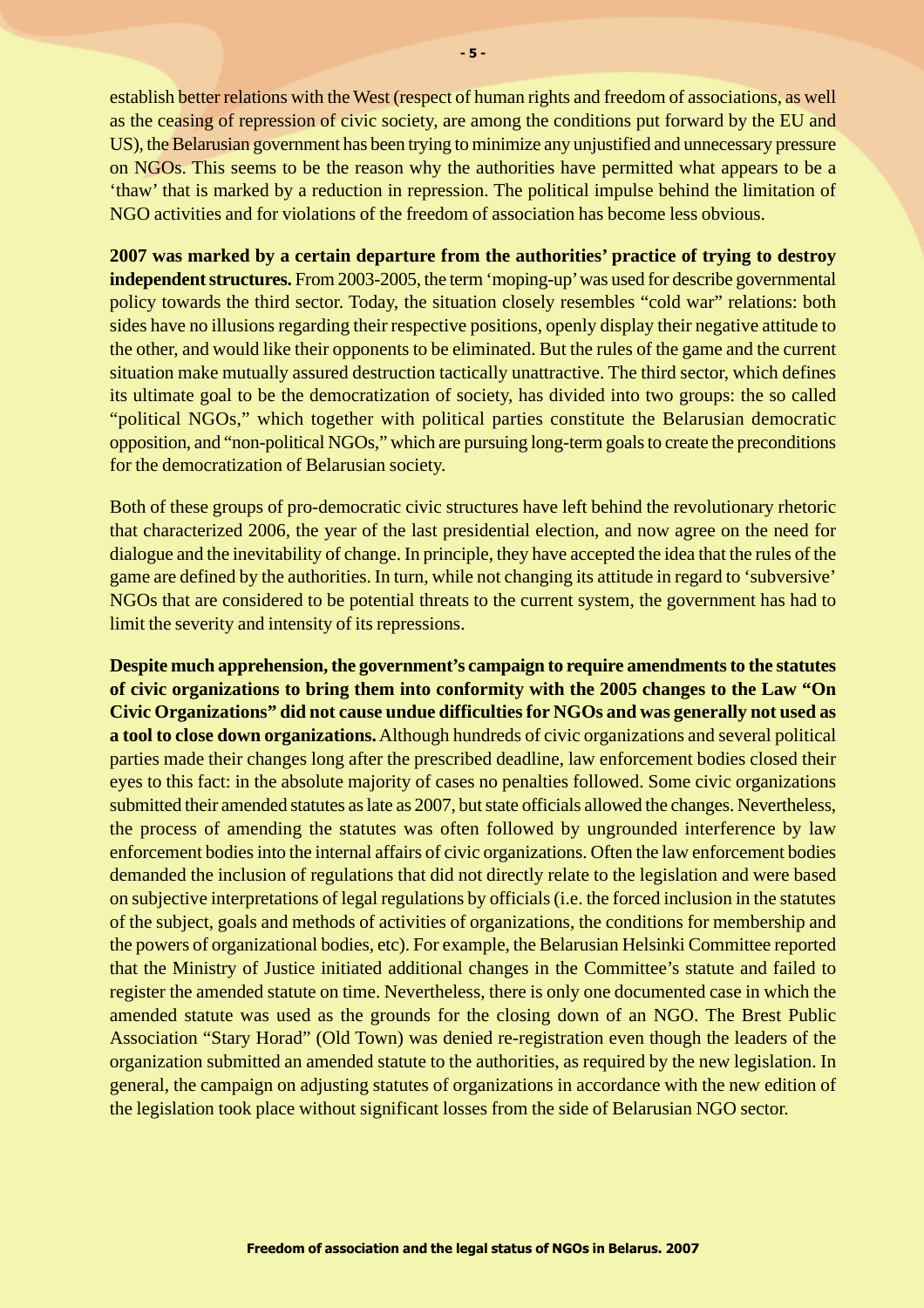|                                                                        |                      | 1999 **                    |                                     |                    |                  |                    |                           |                    |                      |               |                 |                             |                    |
|------------------------------------------------------------------------|----------------------|----------------------------|-------------------------------------|--------------------|------------------|--------------------|---------------------------|--------------------|----------------------|---------------|-----------------|-----------------------------|--------------------|
|                                                                        | <b>April 1, 1998</b> | Subject to re-registration | Successfully passed re-registration | 2002<br>August 12, | October 30, 2003 | 2004<br>January 1, | <b>2005</b><br>January 1, | 2006<br>January 1, | <b>March 1, 2007</b> | April 1, 2007 | 2007<br>July 1, | <b>2007</b><br>November 12, | 2008<br>January 1, |
| <b>Total number of</b><br><b>NGOs</b>                                  | 2191                 | 2433                       | 1326                                | 1980               | 2248             | 2214               | 2259                      | 2247               | 2248                 | 2242          | 2223            | 2253                        | 2255               |
| National civic<br>organizations                                        | 932                  | $\equiv$                   |                                     | 757                | 741              | 734                | 726                       | 724                | 724                  | 721           | 715             | 722                         | 722                |
| International civic<br>organizations                                   | 129                  | 1164                       |                                     | 196                | 236              | 235                | 245                       | 239                | 231                  | 231           | 230             | 237                         | 235                |
| Local civic<br>organizations                                           | 1130                 | 1269                       | $\overline{\phantom{a}}$            | 1027               | 1271             | 1245               | 1288                      | 1284               | 1293                 | 1290          | 1278            | 1294                        | 1298               |
| <b>Unions of civic</b><br>organizations                                | $\blacksquare$       | $\equiv$                   | $\blacksquare$                      | 8                  | 16               | 16                 | 17                        | 16                 | 17                   |               | 18              |                             | 19                 |
| <b>Regional and local</b><br><b>branches of civic</b><br>organizations | $\equiv$             | $\equiv$                   | ۳                                   | $\equiv$           |                  | 6507               | $\blacksquare$            | 10046<br>***       | 11917                | 12387         | 13075           |                             | 14513              |
| <b>Foundations</b>                                                     |                      |                            |                                     |                    |                  |                    |                           |                    | 56                   | 60            | 63              | 61                          | 64                 |

#### **Table 1. The quantity of civic organizations in Belarus according to statistics from the Ministry of Justice\***

\* The statistics do not include political parties, trade unions and religious organizations.

\*\* The data of the Ministry of Justice from the beginning and the end of the re-registration period set by Decree of the President #2 "On certain measures of adjusting the activities of political parties, trade unions and other civic organizations" (January 1999). Subsequently, several civic organizations appealed against the ruling against re-registration and were registered in accordance with a court decision, or they submitted documents for the registration of new civic organizations and were registered in this way.

\*\*\* The years 2004 and 2005 were a period in which hundreds or thousands of organizational structures of pro-democratic organizations were liquidated. At the same time, numerous local branches of pro-government civic organizations were created to offset these statistics.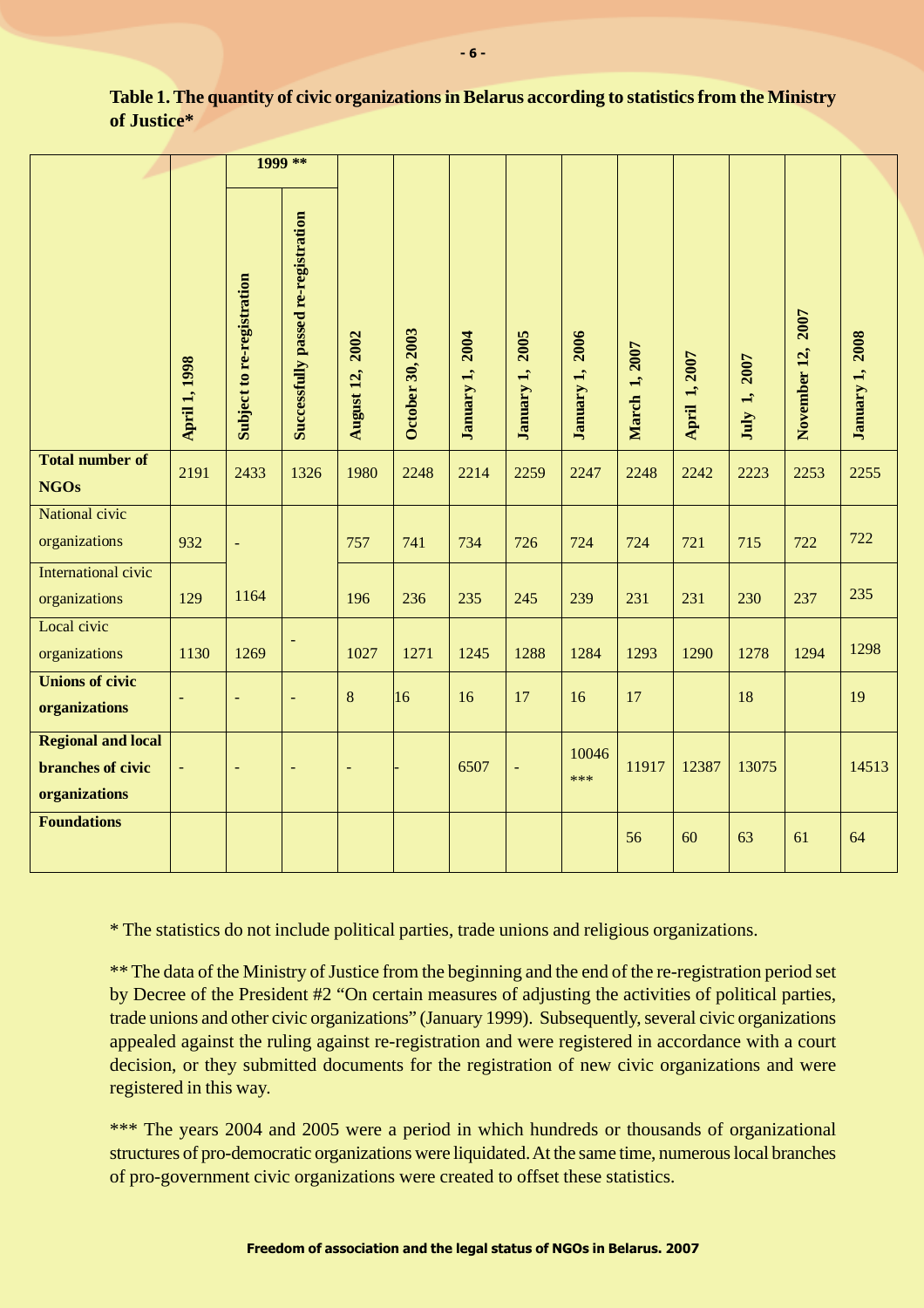In 2007, the main obstacles to the legal registration of civic associations remained the following:

– The licensing system of registration of civic organizations;

– The high minimum number of founders required to establish and administer a civic organization (especially for national and regional organizations);

– The high cost of the procedures necessary to register international and national civic organizations; and

– The ban against using the place of residence of any member of a civic organization as the legal address of this organization (apart from cases in which the legal address is considered the private residence by agreement with executive and administrative bodies).

To sum it up, civic organizations are required by law to have their legal addresses at non-residential premises. It is rather difficult to meet this requirement in Belarus because almost all office buildings are either owned or controlled by the state, and their representatives (especially in the regions) simply refuse to allow NGOs to open offices in these buildings. Permission to allow the legal address to be in a private residence entirely depends on the whim of local executive and administrative bodies. It is necessary to mention that the lawgiver prohibiting civic organizations to use places of residence of their members as their legal addresses still vests this right in commercial organizations (in particular – in private unitary enterprises).

 Finally, the regular practice by registration agencies of introducing their own amendments concerning purely internal organizational matters into the statutes of organizations, as well as the process of sending submitted registration documents for review to numerous ministries and agencies, also remain significant obstacles for registering a civic organization.

## **The Liquidation of Civic Organizations**

It seems that the most likely reason for the decrease of repressions against independent civic society structures in Belarus is foreign pressure on the regime. Since 2003, reports about the liquidation of pro-democratic civic organizations have become a regular part of every-day life in Belarus: 51 organizations were closed down in 2003, 38 in 2004, and 68 in 2005. There was no official data released on how many NGOs were liquidated in 2006, but the total number exceeds 50. **In 2007, the number of organizations that lost their registration was the lowest since 2002.**

However, one should also consider the practice of the 'voluntary' self-liquidation of civic organizations. In 2007 alone, 48 organizations decided to cease their activities. This number indicates that, at the present time, many organizations which are threatened by law enforcement bodies with a liquidation suit, prefer the procedure of self-liquidation. This continues a trend that emerged in the period from 2003 to 2006.

- 7 -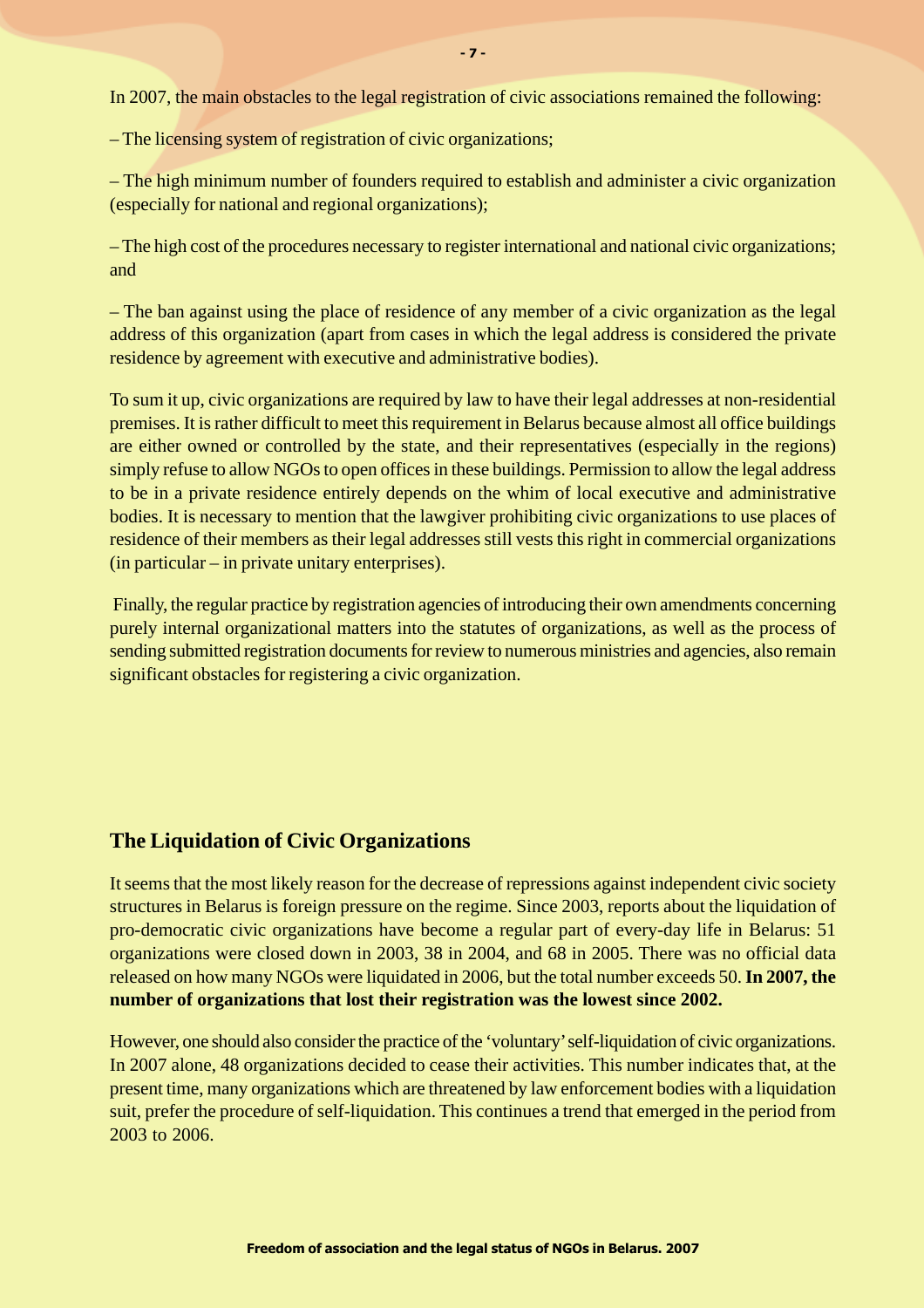#### **Table 2. The Dynamics of Governmental Regulation of the Nonprofit Sector**

|      | Internation<br>al and | Local | Total      | Internation<br>al and    | Local    | Total |     |     |
|------|-----------------------|-------|------------|--------------------------|----------|-------|-----|-----|
| 2003 | 33                    | 61    | 94         | 10                       | 41       | 51    | ٠   | 810 |
| 2004 | 39                    | 116   | 155        | 15                       | 23       | 38    | 69  | 264 |
| 2005 | 16                    | 45    | 61         | 17                       | 51       | 68    | 43  | 425 |
| 2006 | 16                    | 69    | 85         |                          | <b>-</b> | ٠     | ٠   |     |
| 2007 | 20                    | 80    | <b>100</b> | $\overline{\phantom{a}}$ |          | $26*$ | 48* | ٠   |

(data from the Ministry of Justice)

\* up to November 2007

The court ruling to dissolve the Brest cultural and historical civic organization "Stary Horad" (one of the city's oldest NGOs) and the national organization Belarusian Literature Fund attracted broad public attention. In the first case, the legal grounds were quite traditional — the major justification was the absence of a legal address. As for the second case, the antagonism shown by the authorities was obviously caused by a change in the organization's leadership. In 2003, Mr. Mikalaj Carhiniec, a member of the upper chamber of the Parliament, became chairman of the organization. During this period, the organization did not experience any problems. But as soon as the leadership was changed and state representatives were excluded from the organization, the Ministry of Justice immediately started noticing violations in the group's activities. On May 4, 2007 the Supreme Court upheld the claim of the Ministry of Justice regarding the closing down of the organization. One of the spurious charges was that the Fund used documents, stamps and emblems that were not entirely consistent with legislation. The members of the organization claim that the reason for liquidation was the fact that the Fund owned a rest facility, the sanatorium "Islac," which is a lucrative property attractive to investors. Some experts connect the liquidation of this organization with the fact that it was competing with the pro-government Union of Belarusian Writers, now chaired by the same Mr. Carhiniec.

The situation in which the authorities exert pressure on independent civic organizations with the aim to eliminate competitors to pro-government organizations appears to be quite typical. At the end of 2007, the Union of Belarusian Sportsmen received several warnings from the Ministry of Justice. In a open letter directed to the Government by members of this influential organization, concerns were expressed about treatment by state officials during the routine check of this group. Experts believe that the regime's aim was to eliminate the competitor to the national pro-governmental Presidential Sport Club chaired by Mr. Dzmitry Lukasenka, son of the President of Belarus. Later, however, the claims of the Ministry of Justice against the organization were retracted and the Union resumed its activities.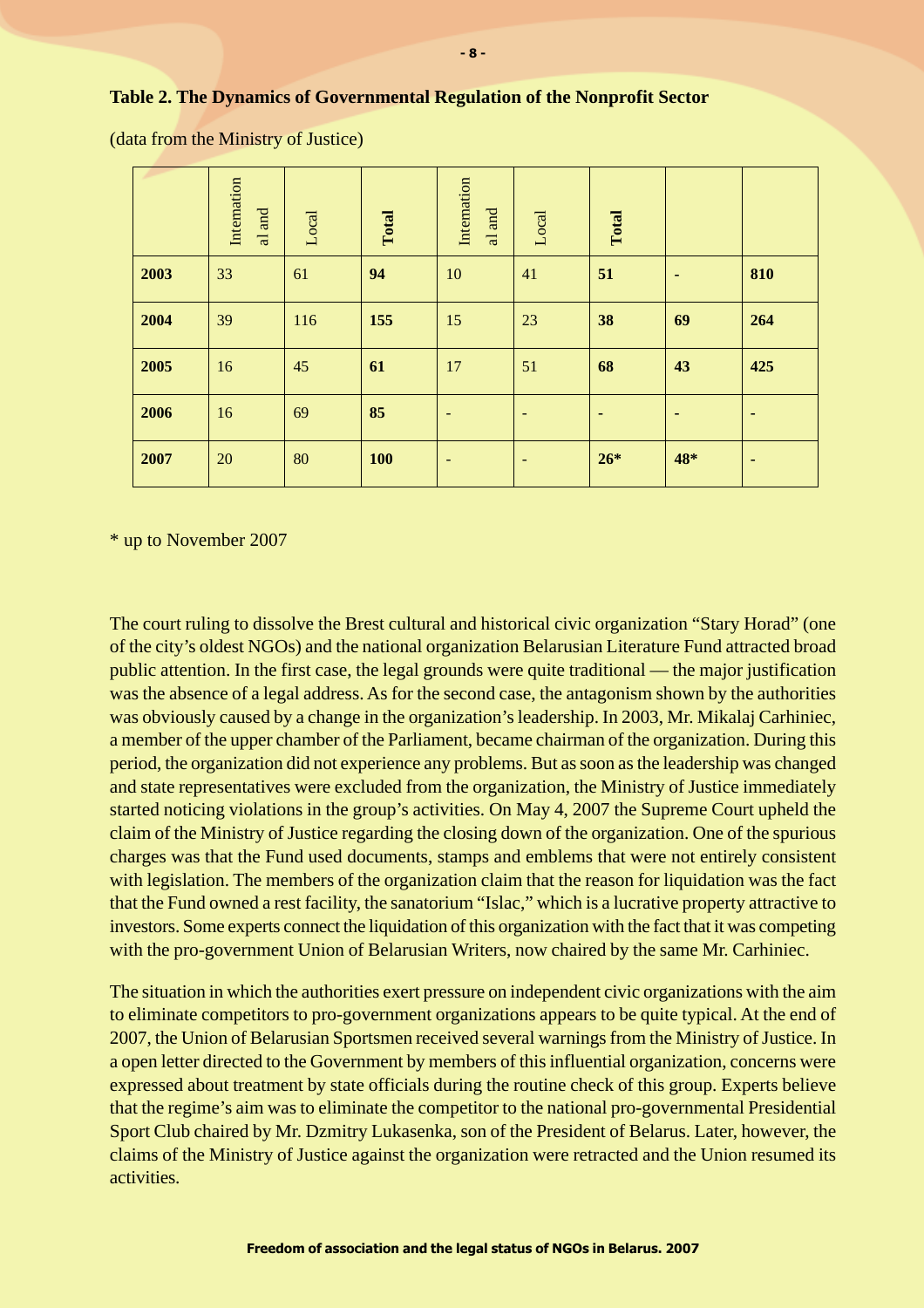In August 2007, a court case to close down the Civic Society Center Supolnasc unexpectedly did not end with its liquidation. Initially, the Ministry of Justice demanded the shutting down of the organization based on the following pretexts: the organization failed to respond to a number of letters issued by the Ministry; a person who was not a permanent resident of Minsk was a member of the group's governing body; and the leader of the organization had been elected the chairman of the Working Group of a unregistered organization, the Assembly of Pro-Democratic NGOs of Belarus. The case however was resolved by a compromise agreement between the representatives of the organization and the Justice Department of Minsk City. Supolnasc agreed to fix the problems with its documentation and actions while the Department of Justice agreed to withdraw its decision to liquidate the organization. This is the first case in recent years in which a civic organization has managed to survive a liquidation court case and retain its legal status.

In 2007, there were several examples in which when law enforcement bodies decided not to proceed with the liquidation process after they discovered minor violations in the activities of some civic organizations. The practice of suspending the activities of organizations for a period of up to six months was instead used. In several cases, however, organizations were indeed closed down after the suspension period ended.

At the present time, it can be deduced that the number of independent registered organizations in the third sector has greatly diminished and their activity are circumscribed to the point that the authorities do not see the necessity to continue its 'moping-up' operations. The negative political consequences of continuing the liquidation campaign outweigh the real political benefits from permitting few civic organizations to remain functioning in a controlled fashion. **The liquidation and repression by law enforcement bodies is now directed almost exclusively against civic organizations operating in the political sphere, first and foremost against political parties and their regional structures.**

## **Pressure on political organizations**

Pressure on political organizations significantly increased in 2007. The main indication of this trend is the number of official warnings directed to political parties and the number of parties that received such warnings. **Throughout 2007, the Ministry of Justice issued written warnings to almost every opposition party,** including the Belarusian Popular Front, Christian Conservative Party of the BPF, Belarusian Green Party, Belarusian Social Democratic Party 'Hramada', Belarusian Women's Party 'Nadzieja' and Belarusian Party of Communists. Some of these parties got several warnings, many based on the lack of officially registered local branches. The Law "On Political Parties", as amended in 2005, requires a relatively high minimum number of local branches.

Several pro-governmental political parties, such as the Agrarian Party, Belarusian Patriotic Party, Belarusian Social Sport Party, Social Democratic Party of People's Accord and Republican Party also received official warning from the Ministry. Each warning demanded that the violations be addressed and stipulated that their continuation could result in the liquidation of the party. All attempts to reverse the warnings by appeal through the legal system proved unsuccessful. Only once did the Ministry of Justice recall a warning. The case was such that the Ministry mistakenly mailed a warning to the wrong party.

**For the first time since 2004, two opposition political parties were liquidated this past year. The decisions were based on warnings received from the Ministry of Justices.** The Belarusian Women's Party 'Nadzieja' was liquidated by a ruling of the Supreme Court on October 11, 2007.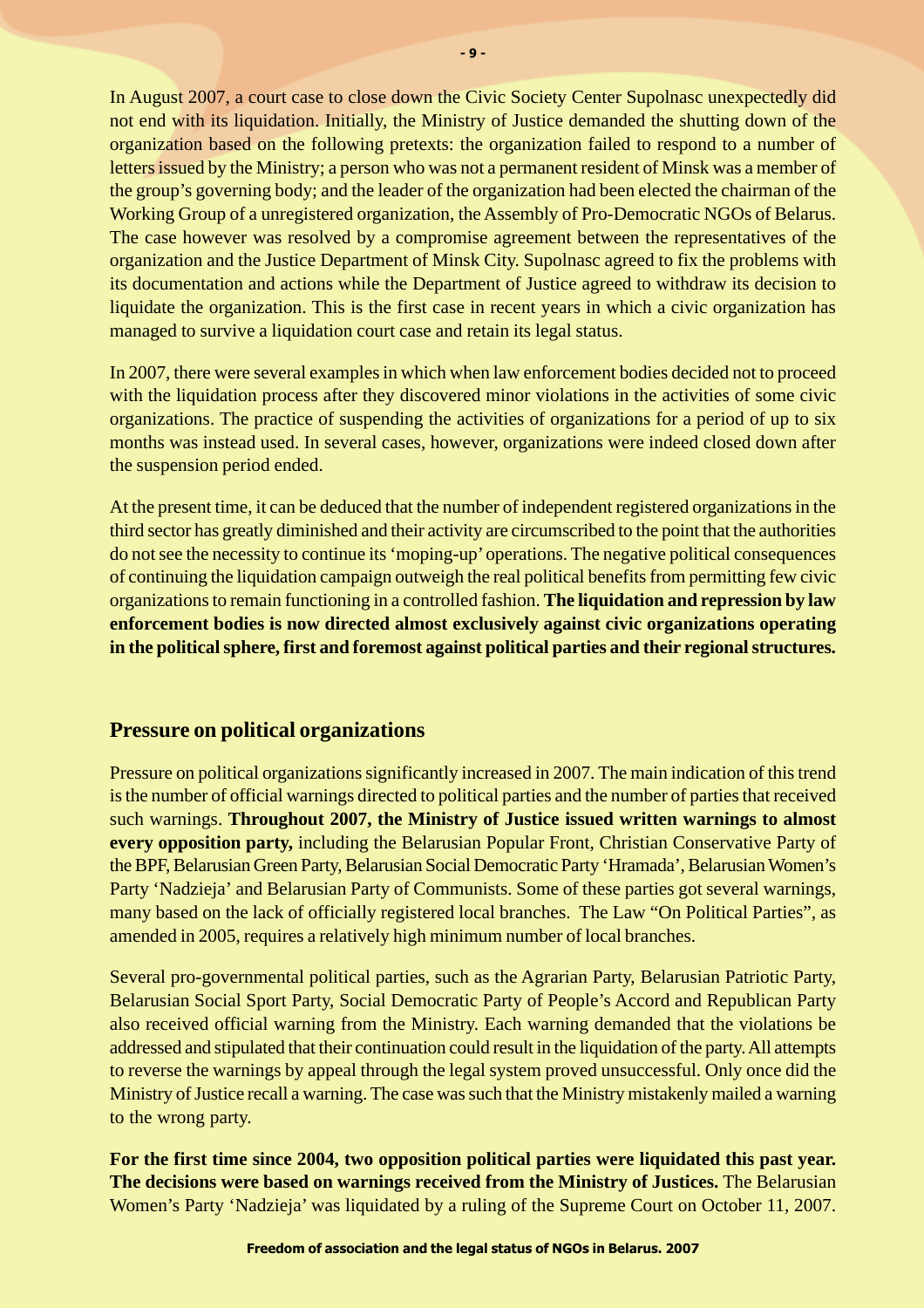Party members considered this act to be a vivid example of persecution of political opponents by the regime. 'Nadzieja' had not been especially active for awhile, but members of the Labor Party, shut down in 2004, had joined it, attracting the scrutiny of the Ministry. On August 29, 2007 the Supreme Court ruled that Belarusian Environmental Green Party 'BEZ' was to be closed down as well. Of the two Belarusian Green parties, 'BEZ' was the least active and did not even attempt to retain its registration during the court hearings. These two parties did not play a significant role at Belarusian political stage, but their names nevertheless were known in Belarus and they would have gained a small percentage of votes and influence should Belarus ever adopt a proportional representation electoral system.

**At the same time, it is practically impossible to register a new political party in Belarus at present.** There were regular but unsuccessful attempts to obtain official registration by the Party of Freedom and Progress and Belarusian Christian Democracy. An attempt of several leftist parties to create a coalition to coordinate joint activities—the Union of Left Parties—was also denied registration twice. The first denial was based on the fact that the founding congress of the Union took place outside of Belarus, even though Belarusian legislation does not prohibit founding congresses and conferences to be held abroad. Nevertheless, on February 14, 2007 the Supreme Court ruled in favor of the Ministry of Justice's decision to deny the registration of the Union of Left Paties. The Ministry also issued written warnings to all of the founding parties. When the parties tried to register their coalition once again the Ministry initiated the liquidation of one of the founding parties, the Belarusian Women's Party 'Nadzieja'. This action, along with typos found in the Union's statutes, became the grounds for yet another denial on November 14, 2007. An additional pretext for the second denial was that some founders and members of the Union's governing bodies used to be members of other liquidated political parties.

In 2007, the total number of political parties in Belarus decreased from 17 to 15. At the same time, the activities of one party—the Belarusian Party of Communists (PKB)—were suspended for six months by a court decision. Experts have pointed out that repression against the pro-democratic communist Party is designed to make space for the pro-regime Communist Party of Belarus. The authorities also were also motivated by the fact that, in a climate of economic downturn, reduced subsidies and escalating social tension, leftist parties constitute the greatest threat. The official legal justification to suspend the PKB was its participation in the founding congress the Union of Left Parties outside Belarus, the basing of local party branches in offices without legal addresses, and other minor violations. The resulting confrontation of the PKB with the Ministry of Justice in regard to the latter's demand that the party provide a complete list of members including home addresses should also be mentioned. The PKB refused to comply with the demand, citing Belarusian law which prohibits governmental bodies from requiring that citizens reveal their party affiliation apart from the case in which a party is being registered. The PKB was justifiably concerned that providing the personal data of its members could make it easier for the government to employ illegal pressure and repression against them at their work places and places of residence, as has repeatedly been the case in earlier election campaigns. After a lengthy dispute, a warning issued to the party, and judgment against it in the Supreme Court, the Belarusian Party of Communists was forced to hand over the data. Nevertheless, the activities of the PKB were suspended for six months by the Supreme Court on August 2, 2007. The PKB's leader, Siarhiej Kalakin, declared that the decision had been expected and was politically motivated.

The suspension was to end on February 2, 2008. The Ministry of Justice, however, initiated the liquidation of the party even before this date. The PKB was accused of violating the Supreme Court's ruling by continuing its activities during the suspension. In particular, the following actions were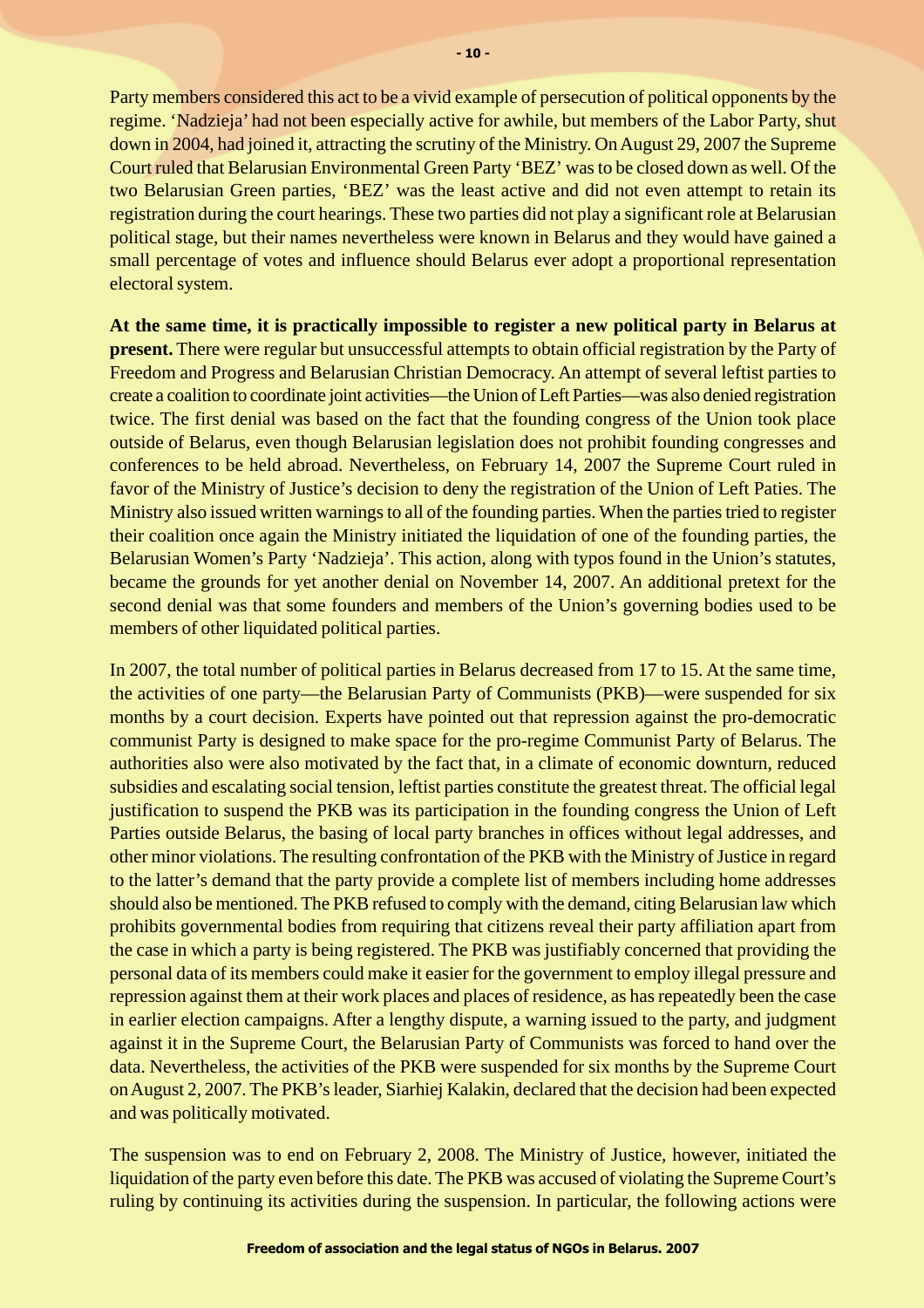seen as a continuation of the party's activities: the participation of several leaders in a number of international conferences and meetings with other Belarusian political parties in regard to the fall 2008 parliamentary elections. At the same time, the Ministry did not take into consideration the fact that the legal definition of the 'cessation of activities of a political party' does not include a clear statement of what activities can be classified as violations. It also did not consider that members of the party can also act as individuals. During preparations for the legal case against the PKB, the court was provided with evidence demonstrating the innocence of the activities of the party during the suspension period and materials proving that the other violations had been rectified. After considering these submissions, the legal case was suspended and the Ministry decided to withdraw the case.

#### **Refusal to register civic organizations**

This past year, numerous attempts by Belarusian NGOs to obtain legal status failed. In 2007, the regime's law enforcement agencies and courts adopted new approaches to justify their pretexts for denial. Some of these new approaches demonstrate the practice of legal discrimination against certain citizens on the basis of their political beliefs. In the past, many believed that certain NGOs were denied registration because their leaders were known as opposition figures. The denials were seen as personal in their nature. **But last year, there were several cases when the court directly stipulated that civic organizations could not be established by some persons who had been previously been prosecuted in other politically-related cases, for example activities on behalf of unregistered civic organizations. Thus it is clear that a certain category of Belarusian citizens has been deprived of their freedom of association.**

In 2007, the 'For Freedom' Movement, headed by Alaksandar Milinkieviè, was denied official registration twice. At first, 'For Freedom' attempted to register as a human rights organization. On September 20, 2007 the Supreme Court upheld the denial issued by the Ministry of Justice; its decision was based on the fact that the founders of 'For Freedom' had transferred the required governmental fee to the wrong payment account, whose information had been given to them by an official from the Ministry of Justice. The decision came after the founders had transferred the fee to the correct account.

In the second case, the registration documents were submitted under another name - the Civic Organization for Human Rights Defense and Education 'The Movement 'For Freedom.' But the Ministry of Justice denied the registration again without providing any justification, except the claim that the founding meeting of "For Freedom" had taken place without the permission of local authorities. This unprecedented ruling was not backed up by any relevant legislation. It was the first time that a founding meeting of a civic organization was interpreted to be a "mass rally" according to the Law "On Mass Actions". On December 19, 2007 Supreme Court ruled against the appeal of 'For Freedom.'

In 2007, the civic organizations 'Young Social Democrats', Liquidators of the Chernobyl disaster 'Liquidator', and 'For Free Development of Entrepreneurship' were also denied registration. On February 5, 2007 the Supreme Court ruled against the appeal of the founders of the pensioners organization 'Starejšyny,' which was denied registration on the basis of minor mistakes in its documents.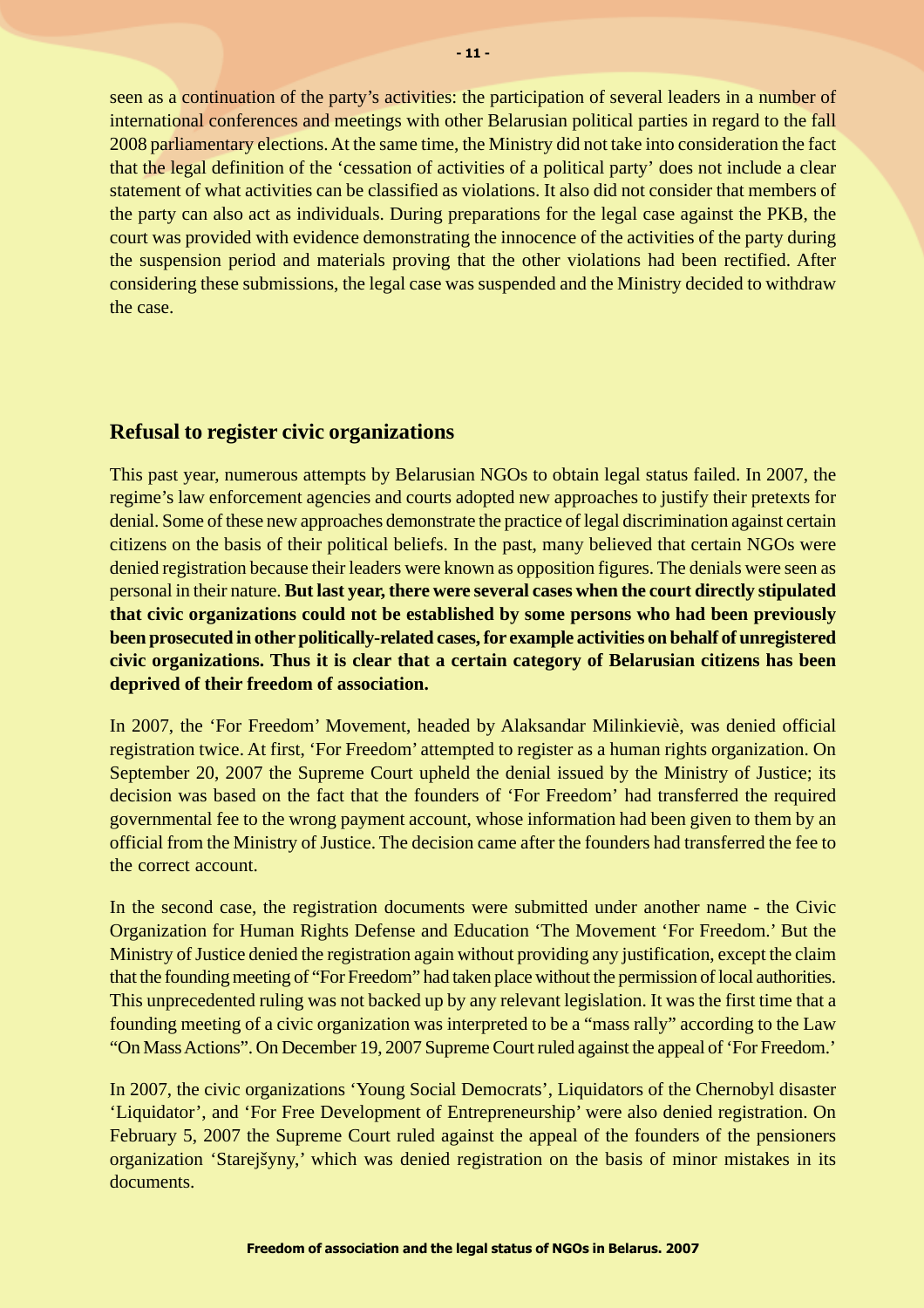On December 6, 2005 the Ministry of Justice denied the registration of the social civic organization 'Belarusian Christian Democracy' based on the view that its founders did not explain in the group's statute the meaning of "Christian values" and the means by which the organization would implement them.

The civic organization Young Front was denied registration twice. The regime's actions appear to be quite cynical in the light of the numerous criminal cases initiated against the members of this youth organization for participating in the activities of an unregistered organization (Article 193-1 of the Criminal Code on 'The Illegal Organization of Activity of a Civic Organization, Religious Organization or Foundation, or Participation in their Activities'). The Minsk City Court twice denied the registration using the justification that the organization's founders had been previously been prosecuted for different misdeeds and participation in the activities of an unregistered organization. The Supreme Court upheld the decisions even though the denials were obviously politically motivated and did not conform to the Law "On Civic Organizations".

Law enforcement agencies tried to use the same tactic when denying the registration of the human rights organization 'Viasna,' whose founders had also previously been arrested. But in the case of 'Viasna', the Ministry of Justice denied the registration based on mistakes in the registration documents. In particular, "problem" cited was the resemblance of the name of the new organization to the name of the previously liquidated one – the 'Human Rights Centre 'Viasna'.

**The case of 'Viasna' is also an example of the disrespect Belarusian government pays to the decisions of the United Nations Human Rights Committee.** The liquidation of 'Viasna' in 2003 was recognized by the UN Human Rights Committee as violation of the freedom of association as stipulated by the Pact on Civil and Political Rights signed by the Republic of Belarus. The decision of the UN Human Rights Committee on this case was made at the very time when 'Viasna' members were applying to register a new version of the organization. This timing offered the authorities an opportunity to manifest their good will and respect for human rights and freedom of association in regard to universally recognized standards. Yet, the Belarusian government did not make use of this opportunity. On October 26, 2007 the Supreme Court upheld the refusal issued earlier by the Ministry of Justice. In this case, and others, the authorities also chose not to acknowledge the Committee's ruling. The regime also did not restore the registration of civic organization 'Helsinki-XXI ', liquidated in 2001, or the civic organization 'Civic Initiatives,' liquidated in 2003.

During 2007, the UN Human Rights Committee received a number of appeals from Belarusians who considered themselves to be victims of violations of freedom of association perpetrated by the Belarusian government. These appeals included complaints regarding illegal and arbitrary denials of registration of the Assembly of Pro-Democratic NGOs and organization of pensioners 'Starejšyny', as well as complaints regarding the illegal liquidation of the civic organizations Independent Institute of Socio-Economic and Political Studies, Belarusian Students Association, Society of Lovers of Knowledge (Philomaths), Hrodna regional civic organization 'Ratuša' and others.

There were, however, a few positive changes in the registration system that potentially can improve the situation regarding freedom of association in Belarus. Most important was the abolition of the National Committee on Registration (Re-registration) of Civic Organizations in 2006. Human rights and other civic organizations had been trying to achieve this since the establishment of this body back in 1999. This Committee not exercised political control over the process of creating new organizations but also hindered the entire registration process due to its irregular meetings. In practice, before 2007 it had never been possible to complete the registration process within the month-long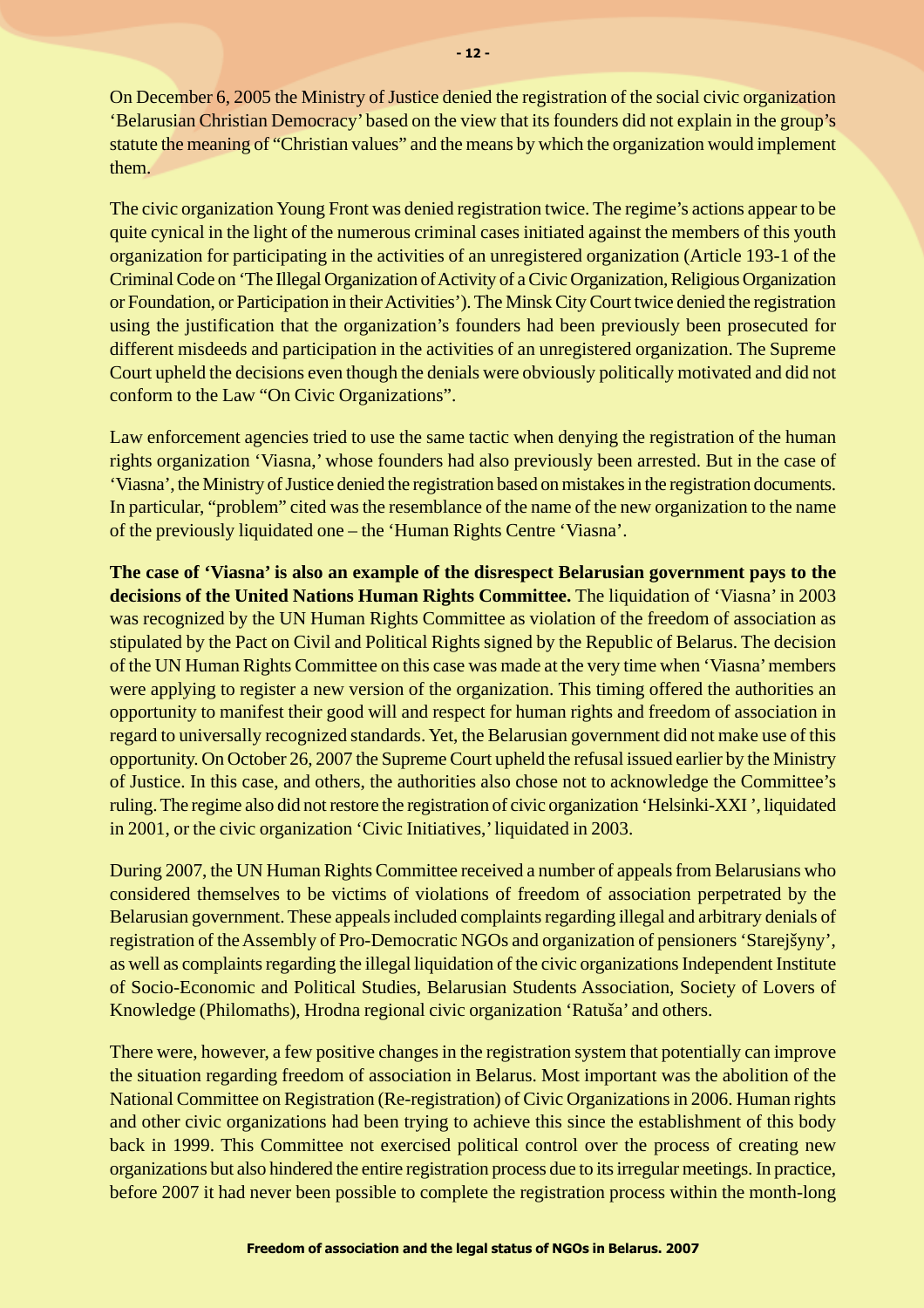period set by the legislation; some groups ended up waiting for years for decisions regarding their registration (the refusal of the registration of the Assembly of Pro-democratic NGOs was announced a year and a half after it had applied, not within the month set by the law).

**While registration procedure has not become simpler it is now as quicker and more transparent. In 2007, law enforcement bodies more or less met the one month requirement in the majority of cases. Moreover, the number of organizations registered in 2007 increased in comparison to 2005.** Yet the majority of the newly registered groups are organizations that either have proved their loyalty to or were directly created by the regime, such as organization 'Bielaja Rus'. There were numerous reports in the media that students and government officials were forced to attend this organization's founding events. But sometimes it proved possible even for a truly independent nonpolitical organization to get registered, especially those active in the social, cultural, local history and environmental fields. As the Minister of Justice Mr. Viktar Halavanau reported, just less than 50 civic organizations were denied registration in 2007.

## **Criminal Responsibility for Participating in the Activities of Unregistered Organizations**

**Criminal charges for participating in the activities of unregistered civic organizations can still be brought against citizens in Belarus.**Article 193-1, regarding 'The Illegal Organization of Activity of a Civic Organization, Religious Organization or Foundation, or the Participation in their Activity' introduced into the Criminal Code on the eve of the 2006 presidential elections is incompatible with the principles of freedom of association. Unlike as in 2006, in the last year this regulation was mostly used to frighten members of unregistered organizations. The practice of bringing criminal charges under this article was applied mostly to organizations carrying out activities of a political nature; for the majority of other unregistered NGOs, it serves as a scare tactic. For example, official warnings threatening to bring criminal charges against members of the liquidated Belarusian Students Association and the unregistered initiative 'For a Clean Barysau' were issued in 2007. It is estimated that the number of unregistered NGOs in Belarus is approximately the same as the number of those registered and totals more than 2,000 groups. Potentially, every member of every one of these organizations can be criminally prosecuted, and this threat makes members act more carefully and sometimes be less active.

In 2007, the leader of fascist organization RNE (Russian National Unity) in Homiel city was the only person sentenced and imprisoned under Article 193-1. Eight members of the Young Front were sentenced according to the Article and punished with fines and warnings. Criminal cases against three more Young Front members of Homiel region (Andrej Cianiuta from Homiel, Kiryl Atamancyk from Zlobin and Arsenij Jahorcanka from Mazyr) were initiated, suspended and then restarted. On December 28, 2007 a criminal case was launched against a Young Front activist from Po<sup>3</sup>acak, Kaciaryna Salaujova. In total, dozens of Young Front members have been summoned to testify or been involved in other ways regarding investigations being conducted on activities of unregistered organizations.

In comparison with 2006, when this Article was introduced, the number of persons convicted under it increased in 2007. In 2006, three criminal cases based on the Article led to the conviction of six activists from the Young Front and Partnership (five were sentenced to imprisonment and one was fined). It is also known that several other cases were initiated but did not come to trial and were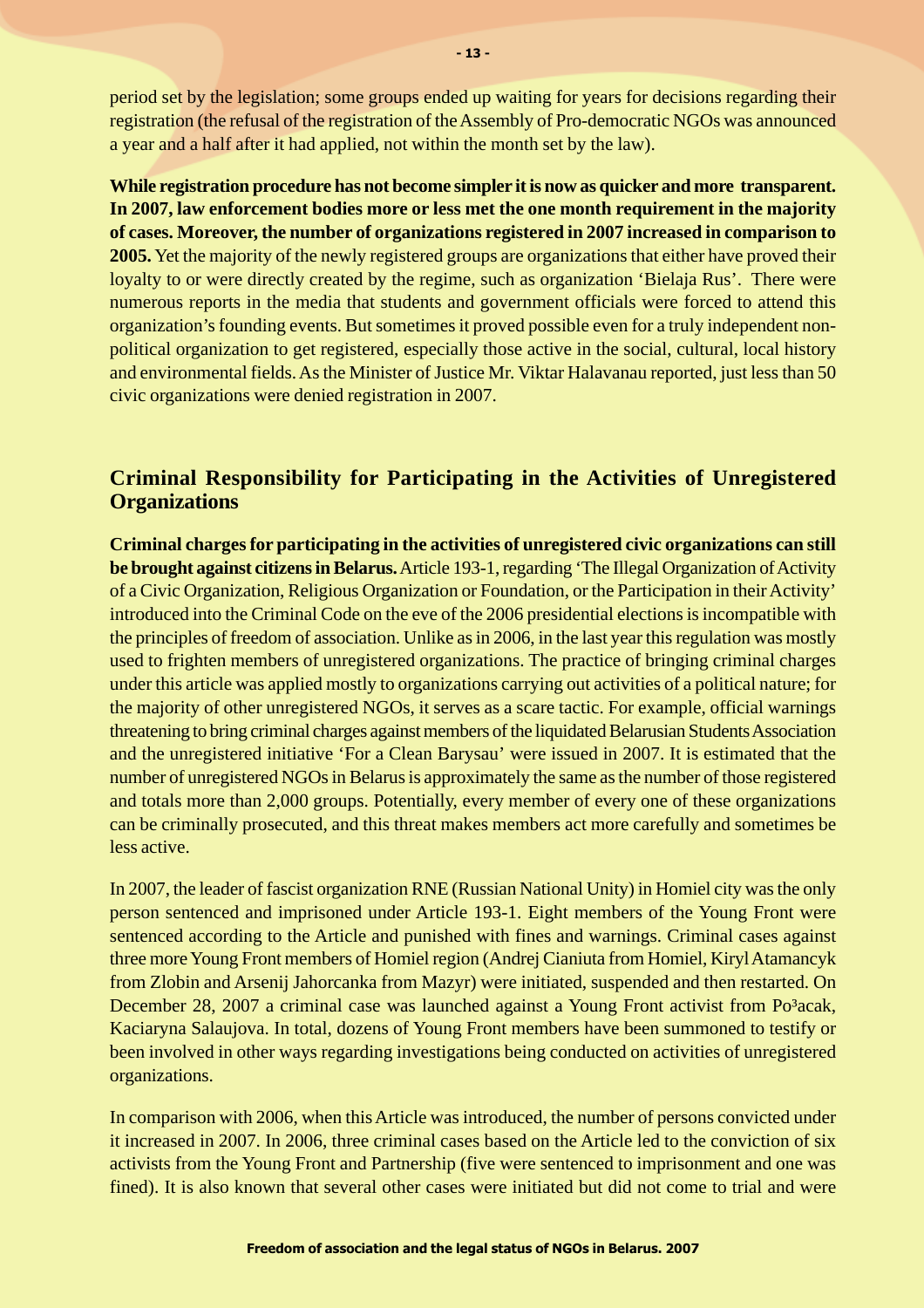closed. In 2007, nine people from two organizations were convicted under the Article, but only one was sentenced to imprisonment. There were no acquittals in cases regarding the Article in 2006 or 2007.

An analysis of these types of cases indicates that the activists of the Young Front appear to be the main target of the regime. The following members suffered criminal prosecution in 2007: Zmicier Chviedaruk, Barys Harecki, Nasta Palazanka, Aleh Korban, Alaksiej Januseuski, Nasta Azarka, Ivan Syla, and Jaras<sup>3</sup>au Hryscenia.

In April and May 2007, the Ministry of Justice demanded that dozens of pro-democratic NGOs explain their membership in the unregistered umbrella organization known as the Assembly of Pro-Democratic NGOs of Belarus (such inquiries were received by the Belarusian Language Society, Leu Sapieha Foundation, BPF 'Renaissance', Belarusian Helsinki Committee and many others). At the same time, the Ministry stipulated that cooperation with such an unregistered organization could become the grounds for criminal charges against their members under Article 193-1. The Assembly is a union of civic organizations having a democratic character; it has regularly tried to register but the Ministry has always denied legal status. During one of the illegal searches of the Assembly carried out by the authorities, several documents relating to the registration process were seized. Despite the fact that these documents were being prepared to be submitted to the Ministry of Justice (and some of them had actually been submitted), the Ministry interpreted the activity regarding registration as violation of existing legislation. **At the present time, the question of the legality of the denial of the Assembly's registration is being considered by the UN Human Rights Committee.**

\* \* \*

**To summarize relations in Belarus between the government and civic society structures in 2007, it should be mentioned that there is a trend towards moving from a heavy handed policy of illegal repression to a more nuanced and sophisticated mechanism for controlling civic society.** Still, criminal prosecution remains the main threat for unregistered NGOs, especially those active in politics. For other organizations, this factor appears to be an incentive in encouraging conformity with a government-set agenda. The activities of independent NGOs remain highly regulated and frequently persecuted. Meanwhile, much of the authorities' efforts are directed creating a substitute for real civic society by establishing state-controlled organizations (GONGOs). In relation to other NGOs continuous complication of their activity is taking place that transforms to direct repressions only in extraordinary cases.

The legal obstacles that had been interfering with the process of creating and the activities of civic organizations, such as the complicated registration process and forced closures, did not disappear in 2007; still, their use has not intensified either. It is possible to say that Belarusian civic society has become accustomed to these unfavorable conditions. Several markers allow us to state that the political climate for the creation and activities of NGOs became less onerous in 2007 than during the earlier 2003-2006 period.

**The general situation regarding a lack freedom of association and the climate for NGOs in Belarus continued to be unsatisfactory.** Pressure has not increased, but the current legal climate continues to restrict freedom of association, especially its realization by political opponents of the regime. The loosening of the registration barrier and simplification of the registration procedure